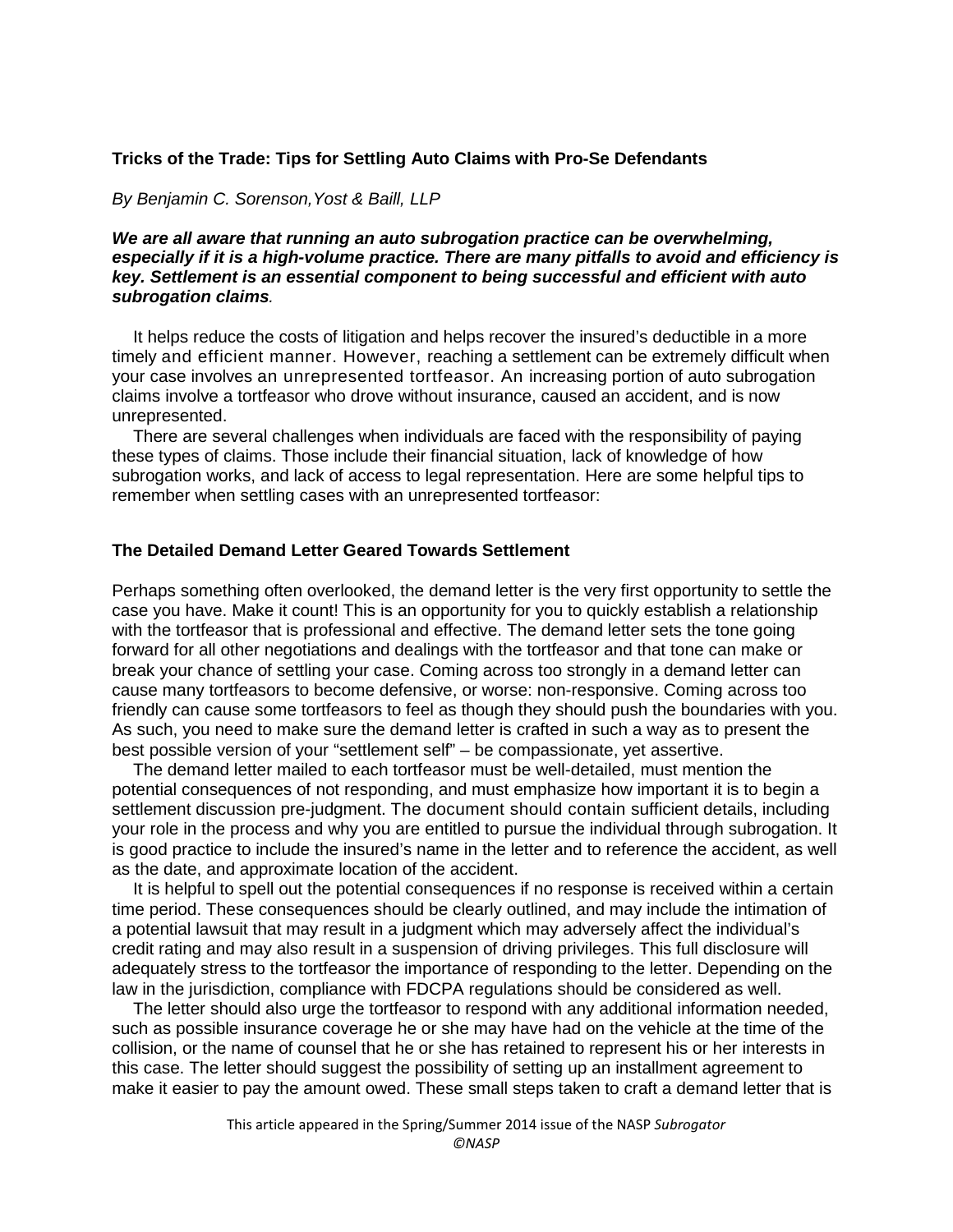both well-explained and one that encourages early contact with your office could prompt increased communication and settlement with unrepresented tortfeasors.

#### **The Well-Trained Staff**

First and foremost, it is imperative to remind your staff that each and every contact with a tortfeasor is an opportunity to settle the case. Be professional, be courteous and be persuasive! The worst case scenario in dealing with uninsured tortfeasors is we never receive any contact with them, and end up with a worthless judgment that costs money to obtain. If you have any contact with a tortfeasor, take advantage of it! Having a well-trained staff with a good understanding of each file could be the most important part of settling auto subrogation claims.

Your staff should know the details of the accident and should be able to explain the damages being sought. This information should be easily and quickly obtained. Technology can be a huge asset here. The ability to quickly reference a file by name and be able to readily tell the details of a file quickly can establish your staff's authority, and allows your staff to focus more on the contact with the tortfeasor, and less on the details of the file. Your staff should be courteous and empathetic, and should able to explain the process of subrogation and why your company is able to recover funds paid as a result of the accident the tortfeasor caused. In many settings, however, auto subrogation is processed at a high volume. To know the ins-and- outs of each file off-the-cuff is nearly impossible.

In order to be ready to explain why you are able to pursue the tortfeasor for the amount owed, you have to have a good summary of liability and damages in each file. For example, a good liability summary could sound like, "Insured was stopped at a stoplight at Maple Avenue and Cross Street when she was rear-ended by the tortfeasor. Tortfeasor cited for inattentive driving." While a lot of liability summaries would not be that simple, each summary should establish the rough location of the accident, the type of accident and any ticket that was issued to the tortfeasor may help establish negligence on their part, or even aid in the tortfeasor's recollection of the incident.

For damages, a line-item breakdown should be placed in the case summary that establishes what types of damages were paid and the exact amount of those damages. For example, while the total demand might amount to \$9,250, a detailed breakdown will better explain to a tortfeasor what exactly that number represents. In the line item breakdown, a good example, using the \$9,250 figure, could be "\$8,000 collision damages, \$500 deductible, \$500 car rental expense, \$250 towing charge." In addition to this, make sure to ascertain you have adequate documentation that supports the figure and clearly explains how much damage was caused in order for the tortfeasor to understand why they owe the sum of money.

After receiving a demand letter from an insurance company or law firm, the tortfeasor will likely be in a position of stress when he or she calls your office. It is important your staff is welltrained in customer service. This will include being courteous at all times, remaining calm in tense situations, and knowing how to deal with difficult people. This is especially important in a high-volume setting. Moreover, your staff must also be empathetic to the callers and understand the potential difficulties of their financial situations. Your staff must be able to explain to the individual why your company is able to recover money from them through subrogation. It is important to be able to lay out how the concept of subrogation works and your company essentially stands in the insured's shoes, having paid out damages for an accident the tortfeasor caused. Lastly, your staff should be well trained in settlement parameters and prepared to work within those parameters.

In sum, if the caller is treated respectfully by a well-informed staff member who can explain your company's role in the recovery process, this can lead to both increased settlement

This article appeared in the Spring/Summer 2014 issue of the NASP *Subrogator*